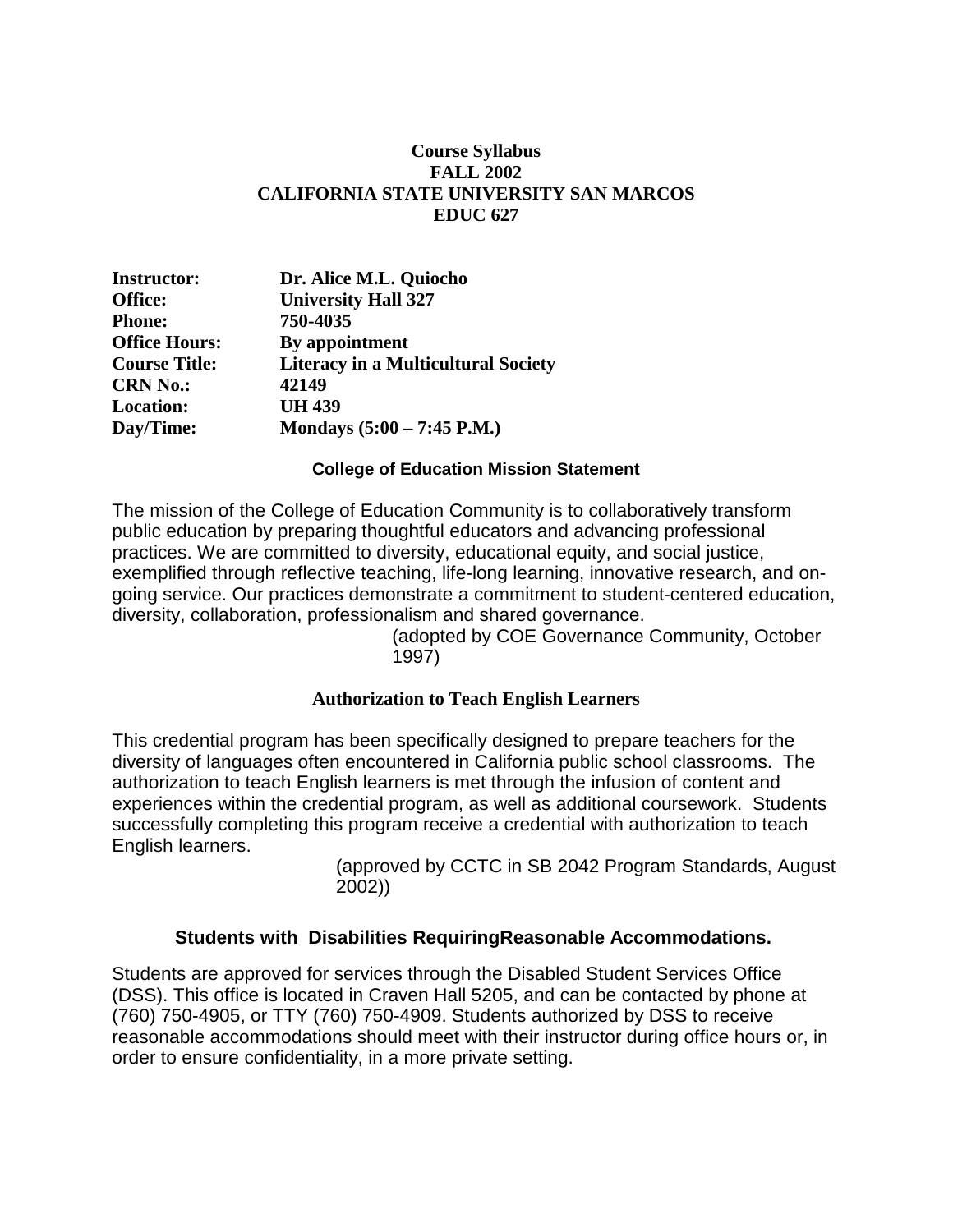**Course Description:** This course is an in-depth examination of the issues of literacy development in schooling in a multicultural society. It includes an overview of literacy and multicultural education and addresses areas of study such as: culture and cognition, diversity and exceptionality, intercultural communication, access to literacy for all students, cross-cultural competence, the psychology of personal prejudice, social justice, and curriculum and teaching in multicultural contexts.

This course addresses the instructional needs of California's diverse student populations in literacy to include students receiving special education, students with alternative sexual preferences as well as students with handicapping conditions in light of multicultural classrooms. The implementation of literacy and multicultural education will explore the establishment of a democratic classroom along with the value of student work as expressed through the emergence of students' own voices in unique cultural contexts. The influence of culture and language will also be explored as critical factors that affect the literacy achievement of each student. The role of the teacher and the voice that teachers are either encouraged or not encouraged to express will also be considered as a determining factor in student achievement.

#### **Required Texts:**

Darling-Hammond, L. French, J. and Garcia-Lopez, S.P. (2002) *Learning to teach for social justice*. Teachers College Press.

Nieto, S. (1999). *The light in their eyes: Creating multicultural learning communities.*  Teachers College Press.

### **Recommended Texts: Texts from which to select a title for the book project. You may only select from this list of texts.**

Darling-Hammond. (1997). *The right to learn*. Jossey-Bass.

Hoard, G.R. (1999). *We can't teach what we don't know.* Teachers College Press.

Kohl, H. (1994). *I won't learn from you.* New Press.

Kohl, H. (1998). *The discipline of hope: Learning from a lifetime of teaching.* Simon and Schuster.

Ladson-Billings. (1994) *The dreamkeepers: Successful teachers of African American children.*  Jossey-bass.

Ladson-Billings*. Crossing over to Canaan*: *The journey of new teachers in diverse classrooms.* Jossey-Bass.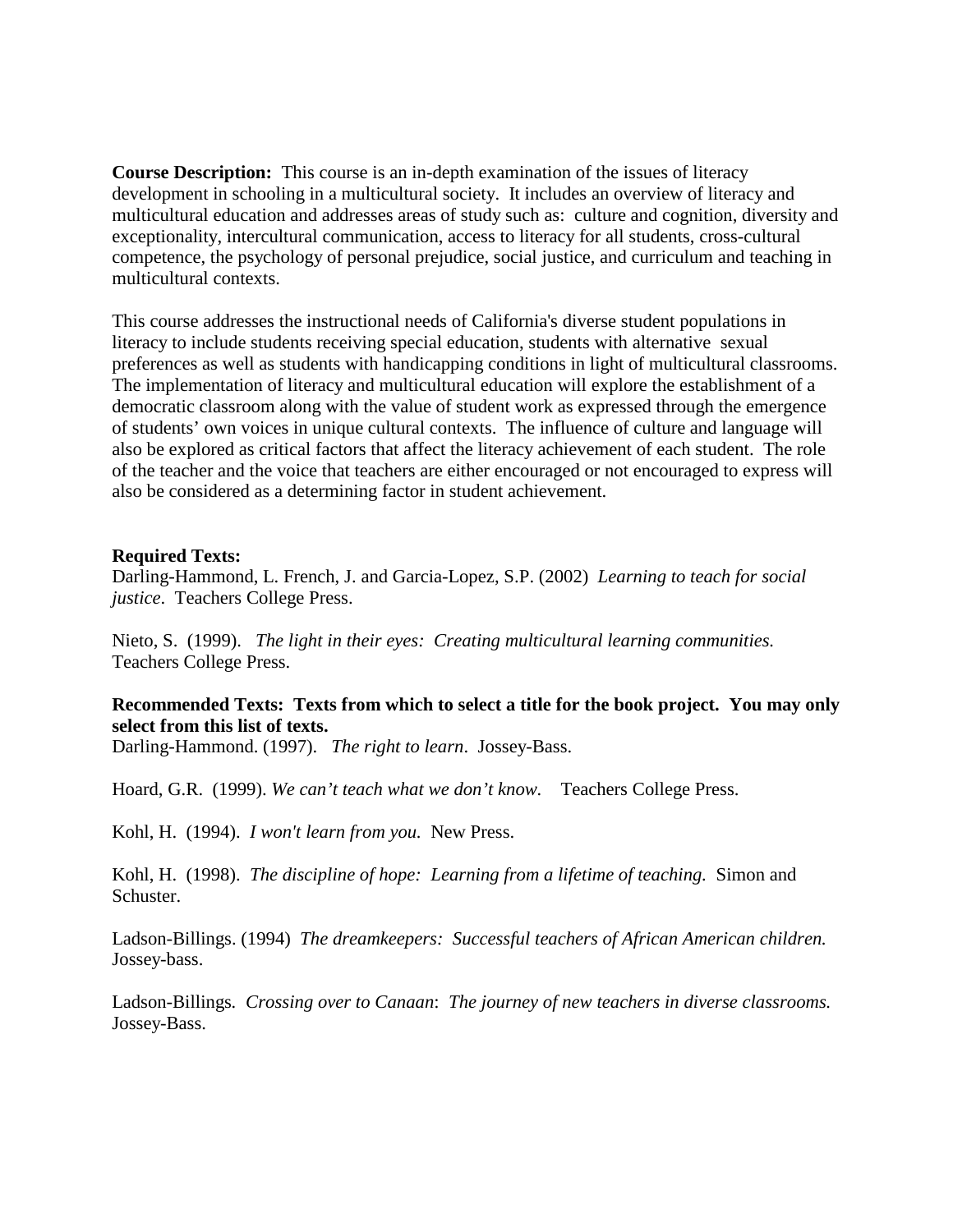## **Required Projects:**

## **1. Longitudinal Study of a Group of Diverse Learners in One Grade Level (60 points)**

Purpose: The purpose for this project is for you to look at student achievement of culturally and linguistically diverse students over time to determine what happens to students within a system. This is not to criticize your school district but rather to look at the entire system. Your district is one part of that system. It is important that we look at opportunities made available to or denied children of color and all children who constitute the diverse populations identified in the course description.

## Components of the project:

Population: Select a group of ethnically and linguistically diverse students in a grade level who have attended your school at least three years. Do a review of their school history and success or lack of success.

Data collection: Consider the following:

- Testing process when the children entered school. Were they tested? Which test was used? Tested in their primary Language? In English? What were the scores? What do the scores mean? Be sure to contrast the tests in terms of what standardized tests test as opposed to the demands of the classroom.
- Placement issues. Where were the children placed? What kinds of classrooms? Was the teacher CLAD certified? BCLAD?
- Services received: What kind of services did the children receive? ELD pullot? ELD collaboration? Special education pullout? Special education collaboration? Other services?
- Re-classification: Were the children ever re-classified? At what grade level? What process was followed? Were parents included in the process?
- Look at the grades the children received over three years and look for patterns in terms of achievement. Match the history of each child with the present achievement of each child.
- Analyze the data that you have collected and make some decisions about how these students have progress through the system.
- Factors of retention: Were these students retained? How many? Why? Look at their achievement records? Did the retention do any good, that is, did grades improve?

Write-up: Write up your findings in a narrative using subheadings for each child and for each component you investigated. Do not just list the questions and then answer them. Develop an instructional plan for these children. What would you do to ensure equal access and equity for these children? What support and accountability will be necessary to ensure equal access as well as equity and success? This paper should be at least 5 to 8 pages double spaced.

## **2. The Follow-up Inquiry (80 points).**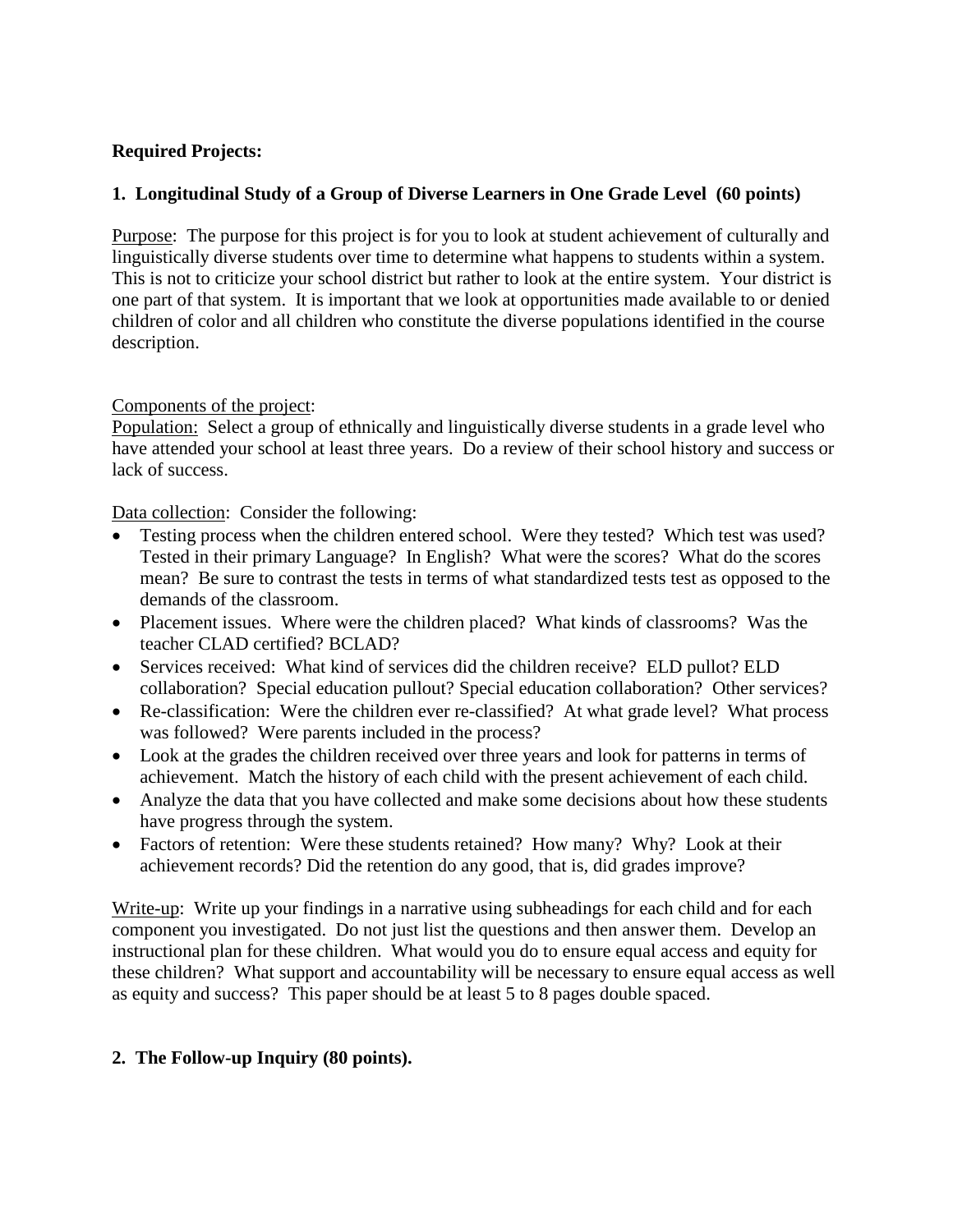Purpose: The purpose for the inquiry is first of all, to put faces on students who are struggling and have always struggled with schooling in one way or another. The second purpose of this inquiry is to tell the stories of these students; stories that are based on the real life experiences of students. In order to tell the story of your student, you will need to observe, research and think critically about traditional programs and curriculum (including scripted remediation programs) in which schools and districts invest both time and money, and to discern if indeed these programs and curricula are designed to ensure that **all** students receive the same quality of curriculum and instruction. This is where the data you have gathered above will be helpful.

Components of the project:

- Consider the factors you have researched in the previous project and select one student from that group to follow in-depth. What kind of instruction is occurring in the classroom to ensure that this child is developing CALP? How can you assess that?
- Are the same standards we teach to English Only students being taught to this child? What accommodations are being made in the instruction to accommodate the English language proficiency of this child?
- Gather primary data that will come from student work, interviews/questionnaires with students, teachers, parents or other district/school community members.
- Make a home visit and talk to the parents or guardians of this child. Think about what you have learned from this home visit and match that with what is happening in school for this child. What changes need to occur to ensure success for this child?
- Tell the story of this child. Put a face on him or her so we can walk with you and be a part of his or her life.
- Developing a democratic classroom. Look at your own classroom and the process of democracy implemented in your classroom. What do you have to change in order to ensure that all students' voices are heard? Make those changes and document how those changes have affected the literacy achievement of this student.
- What lessons have you learned from this experience and how are you going to take the learning and turn it into commitment and action? Now that you know all of this about this child, what are you going to do about it?

**Write-up**. **Tell** the story of your student(s) much in the way that Sonia Nieto tells others' stories and invites you into their lives. You meet them, you get to know them and you begin to understand the perspective of the student. All of a sudden, the student has a face and a name (be sure to use a pseudonym).

Incorporate your data into your paper. That means that you will include student work, data from interviews, observations and questions **in** your story. Please add *Appendices* at the end of your paper where you will include all originals.

Please include all references that you used as a part of this paper in a *References* section. Uses APA format since that is the format you will be using to write your thesis. Be sure that I get a copy of your paper for me to keep. The paper should be at least 10 to 12 pages double spaced.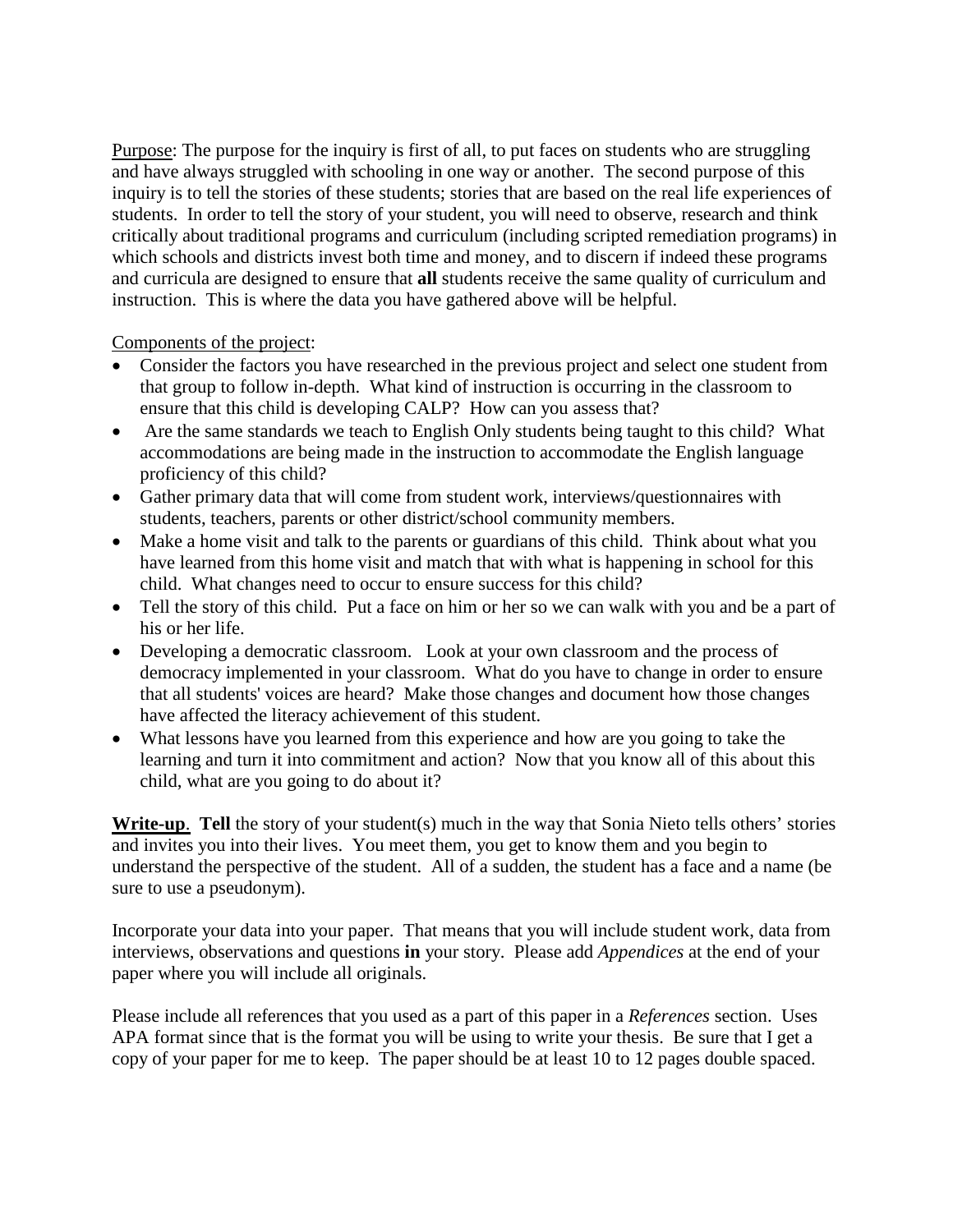**3. The Expository Piece of Literature (60 points).** Select from the recommended list a book that you feel you might be interested in reading. It is possible that you may be able to use what you read in this text to support and inform your inquiry. However, it does not have to do that. The idea is that you immerse yourself in a piece of reading that will peak your interest, inform and challenge your assumptions about schooling in America, and lead you to ask some questions about whether the public educational system is sound and how the bureaucratic structure in which it operates supports or does not support student learning and achievement. Be open to what you are reading. Your experiences may not be the same as others. Listen to what others have to say about schooling and equity.

You are to keep a **reflective journal** while you read the text you have selected. Question the author. Challenge his/her assumptions. Let the author challenge your assumptions. Make this journal a dialogue between the author and yourself. You will hand in your journal.

**4. Multicultural literature as a way to open conversations in the classroom about** 

**children's personal experiences (20 points).** Select two multicultural children's books. Use these books in a small guided reading group in which the student you are looking at in-depth is a member. Select stories that your children can relate to and clearly reflect their culture. Ask children to respond to the story and to talk about the characters. You want to encourage your students to move beyond retelling the story to responding to what happened to the protagonist in the story and why they think that happened. How do they feel about it? What would they have done if they were the character(s) in the story? Have the children connect the story to their lives, to other texts they have read, and to the world about them.

Record the sessions and listen to them. Listen for emotional responses about the story and reasons children give for their thinking. Draw some conclusions about how multicultural literature can have a positive influence on children's attitudes about themselves and each other. Write up your findings in narrative form. Cite children's responses to support the points you are making. The paper should be at least 5 to 7 pages, double-spaced.

**Attendance and Participation (20 points).** Please plan to attend all classes. This class will be conducted as a kind of **seminar**, encouraging your input, questions, challenges, ideas about the schooling of California's diverse student population. It will be important then, that you do all assigned readings and come to class ready to engage in open conversations about issues that grow out of the readings. You will also be asked to do **quickwrites** that will be shared with others. In this aspect, we are using writing to think about what we know and how we feel about what we know**. Participation is as crucial as attendance.**

**Final Exam (20 points).** This exam will serve as a way of pulling together some issues about which you have read, researched and discussed in this class. It is a way to further provoke thoughtfulness about how you can serve as a change agent in your school and district to ensure equal educational opportunities for all students. This will be a take home exam.

 *Grading:*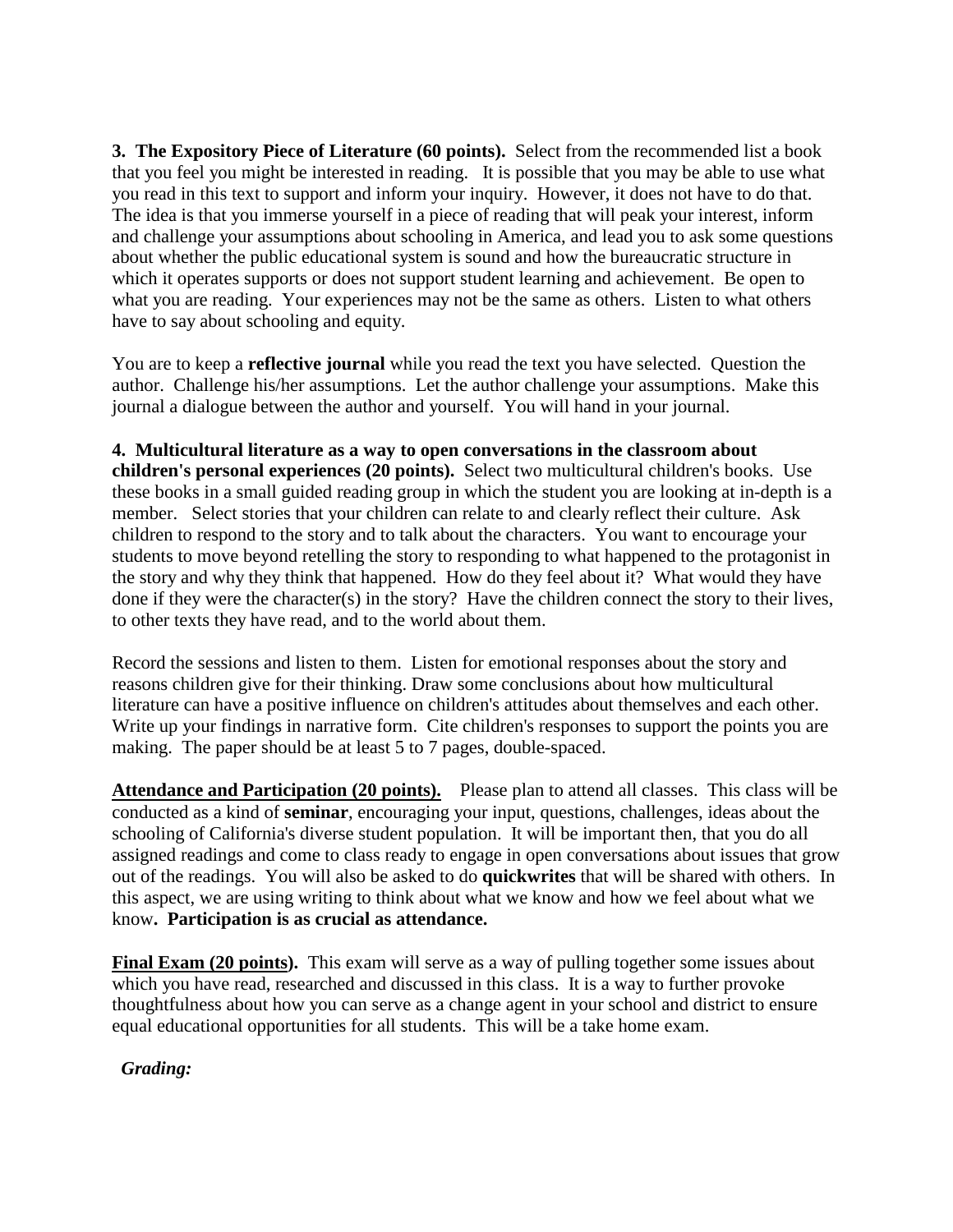| $Total = 260$ Points             |       |  |  |  |  |
|----------------------------------|-------|--|--|--|--|
| Grades: Calculated by Percentage |       |  |  |  |  |
| $100 - 95$                       | A     |  |  |  |  |
| $94 - 93$                        | $A -$ |  |  |  |  |
| $92 - 91$                        | $B+$  |  |  |  |  |
| $90 - 89$                        | B     |  |  |  |  |
| 88 - 87                          |       |  |  |  |  |

Attendance Policy. There is an attendance policy that has recently been developed for use in the College of Education. The policy, approved December 19, 1997, reads as follows:

*Due to the dynamic and interactive nature of courses in the College of Education, all students are expected to attend all classes and participate actively. At a minimum, students must attend more than 80% of class time, or s/he may not receive a passing grade for the course at the discretion of the instructor. Individual instructors may adopt more stringent attendance requirements. Should the student have extenuating circumstances, s/he should contact the instructor as soon as possible.*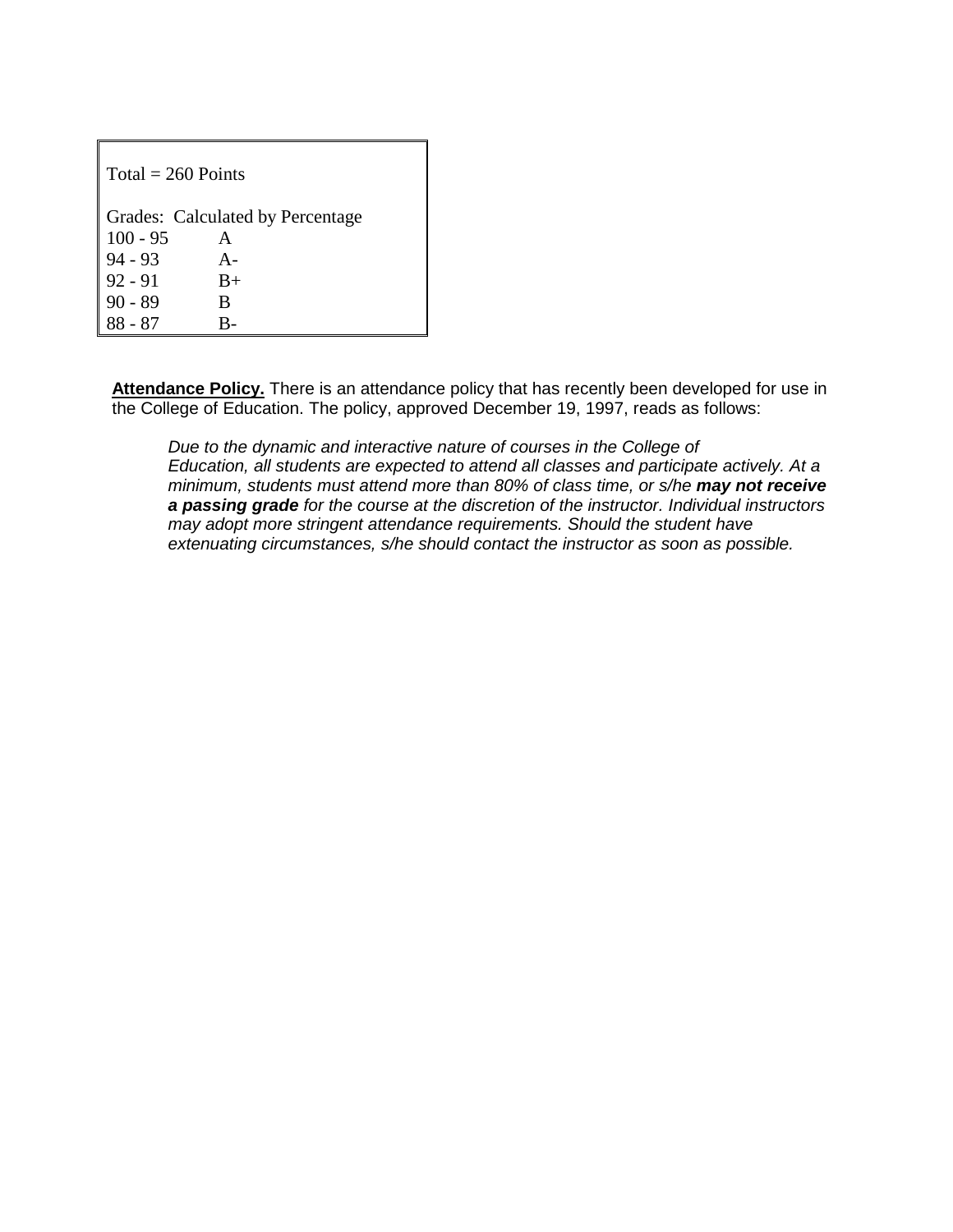# *Course Calendar*

## *This calendar is subject to revision based on the needs of students in class and the way the class is progressing.*

| <b>Date/Session</b> | <b>Topic</b>                                                                                                                                                                                                                      | <b>Assignments</b>              |
|---------------------|-----------------------------------------------------------------------------------------------------------------------------------------------------------------------------------------------------------------------------------|---------------------------------|
| Session1            | Orientation                                                                                                                                                                                                                       |                                 |
|                     | What dies social justice<br>mean to you?                                                                                                                                                                                          |                                 |
|                     | Think of a situation that you<br>perceive as socially unjust.<br>Why is it socially unjust?<br>What makes it that way?<br>What do you see as our<br>obligation to others in<br>situations where social<br>injustice is occurring? |                                 |
| Session 2           | Issues of diversity: Not as<br>simple as you might think.                                                                                                                                                                         | Darling Hammond: PP. 1 -<br>29. |
|                     | Acknowledging and<br>supporting diversity in the<br>classroom. What does it<br>mean to an individual who<br>is definitely committed? Is<br>there a price to pay?                                                                  |                                 |
| Session 3           | Learning and inequality.<br>How is this linked to issues<br>of social justice?                                                                                                                                                    | Nieto: pp. 1-46                 |
| Session 4           | Examining our assumptions<br>and beliefs: Who are we?<br>What do we believe in?<br>Does who we are influence<br>how we teach for social<br>justice? Are we open to<br>others?                                                     | Darling-Hammond: pp. 39-<br>78  |